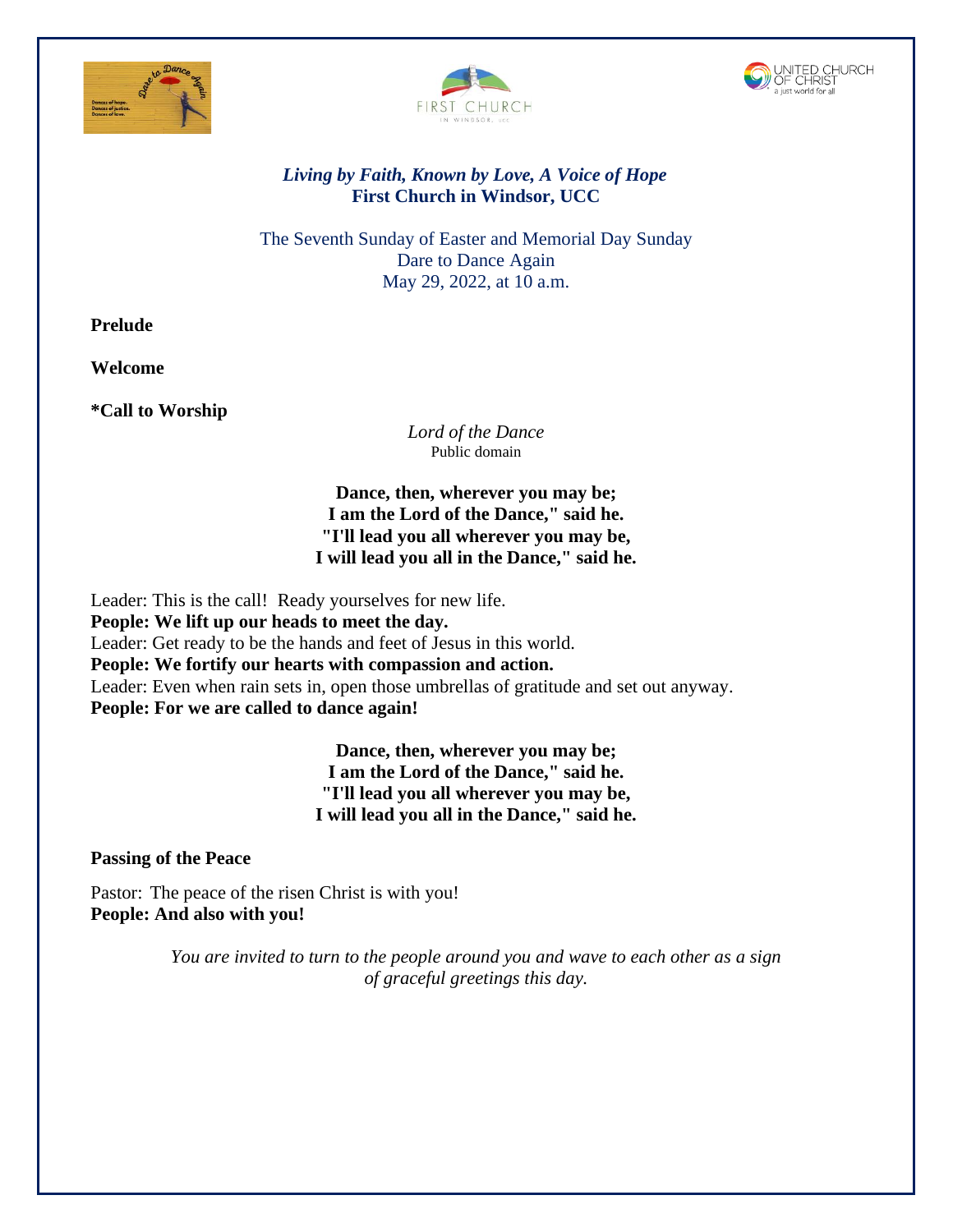**\*Hymn**

*God of the Ages*  Words by Daniel Crane Roberts Music by George William Warren Public domain

**God of the ages, who with sure command Brought forth in beauty all the starry band Of shining worlds in splendor through the skies, Our grateful songs before your throne arise.**

**From war's alarms, from deadly pestilence, With steadfast care be ever our defense; Your love and faith within our hearts increase; With bounteous goodness nourish us in peace.**

**Refresh your people on life's toilsome way; Lead us from night to neverending day; With truth and love guide us through error's maze, And we shall give you glory, laud, and praise.**

**Prayer of Invocation**

**God, who calls us to live in peace, hear our prayer this day. Hear our prayer for all who have died, whose hearts and hopes are known to you alone…**

**Hear our prayer for those who put the welfare of others ahead of their own and give us hearts as generous as theirs...**

**Hear our prayer for those who gave their lives in the service of others, and accept the gift of their sacrifice...**

**Help us to shape and make a world where we will lay down the arms of war and turn our swords into ploughshares for a harvest of justice and peace...**

**Hear our prayer this day and in your mercy answer us. Amen.**

**\*Prayer of our Savior**

**Our Father who art in heaven, hallowed be thy name. Thy kingdom come, Thy will be done on Earth as it is in Heaven. Give us this day our daily bread, and forgive us our sins, as we forgive those who sin against us. Lead us not into temptation but deliver us from evil. For thine is the kingdom, the power, and the glory, forever. Amen**

**Anthem**

*There is a Place* By Liam Lawton C 2002 GIA Publications, Inc. All rights reserved. Reprinted under OneLicense. net A-725621

**Children's Moment**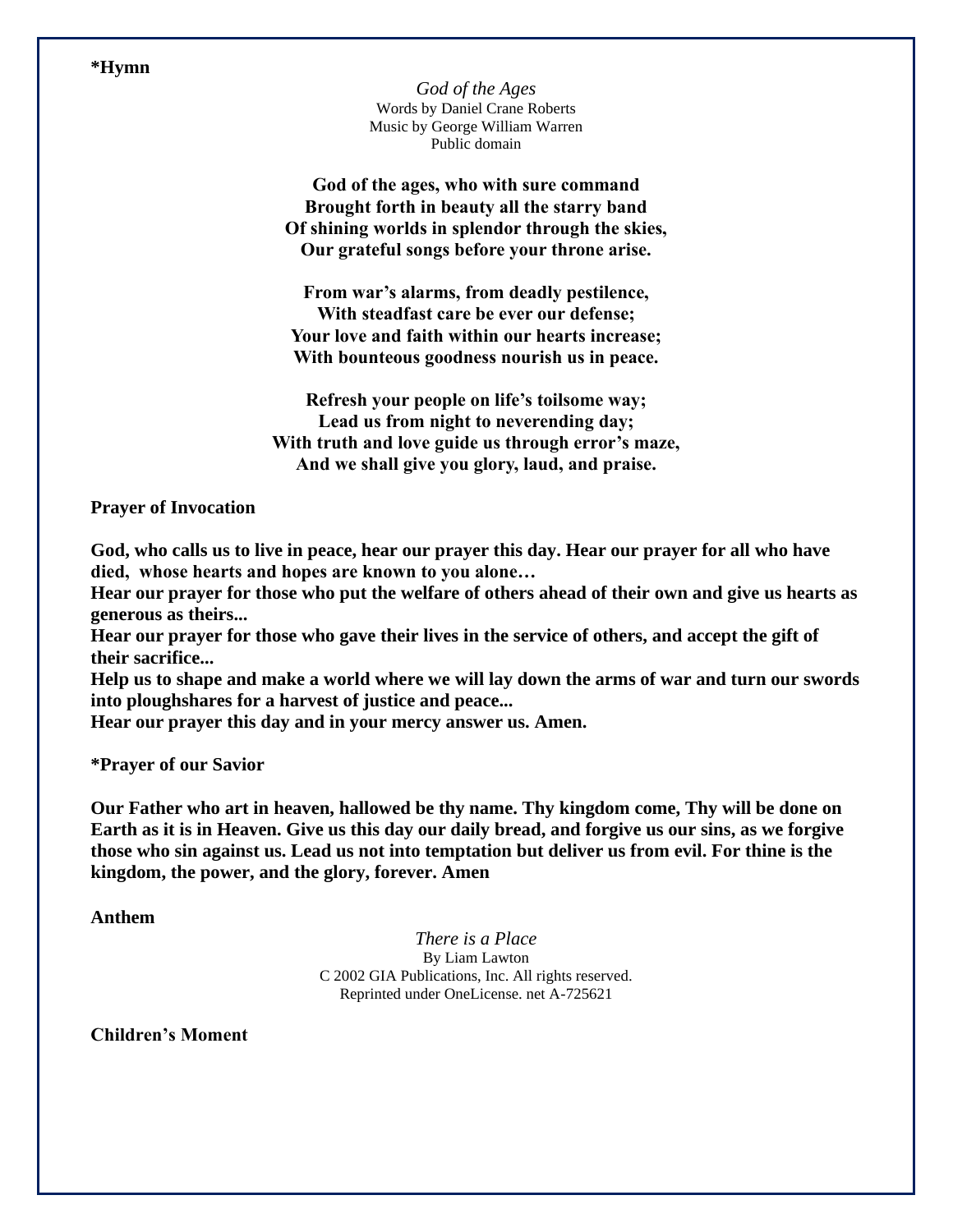## **Scripture**

**John 15:9, 11-15a** *(NRSV, adapted)*

Jesus said, "As God has loved me, so I have loved you; abide in my love. I have said these things to you so that my joy may be in you, and that your joy may be complete.

"This is my commandment, that you love one another as I have loved you. No one has greater love than this, to lay down one's life for one's friends. You are my friends if you do what I command you. I do not call you servants any longer, because the servant does not know what the master is doing; but I have called you friends.

## **Sermon** Pastor Nicole

"The Greatest Love"

**\*Hymn** 

*The Gift of Love*  Words by Hal Hopson C 1972 Hope Publishing Co. All rights reserved. Reprinted under OneLicense.net A-723621 Music: traditional English

**Though I may speak with bravest fire, and have the gift to all inspire, And have not love, my words are vain, as sounding brass, and hopeless gain.**

**Though I may give all I possess, and striving so my love profess, But not be given by love within, the profit soon turns strangely thin.**

**Come, Spirit, come, our hearts control, our spirits long to be made whole. Let inward love guide every deed; by this we worship and are freed.**

**Pastoral Prayer & Prayers of the People** 

**Prayer Response** 

*Glory, Glory Hallelujah* African American spiritual Public domain

**Glory, glory hallelujah, since I laid my burdens down. Glory, glory, hallelujah, since I laid my burdens down. I am dancing Miriam's dance now, since I laid my burdens down. I am dancing Miriam's dance now, since I laid my burdens down.**

**Announcements**

Offering Plates are on the tables back of the church. If you wish, you may give online [here.](https://www.eservicepayments.com/cgi-bin/Vanco_ver3.vps?appver3=tYgT1GfNxRUldiimjHMvOd2KF4BvMKR-ja0anVeTG_VskSODEa-Up5lt373GHnco2evTpo0mld6BrVzd2nG0px7lViKGoqF0eMUCzPrgDSw=&ver=3)